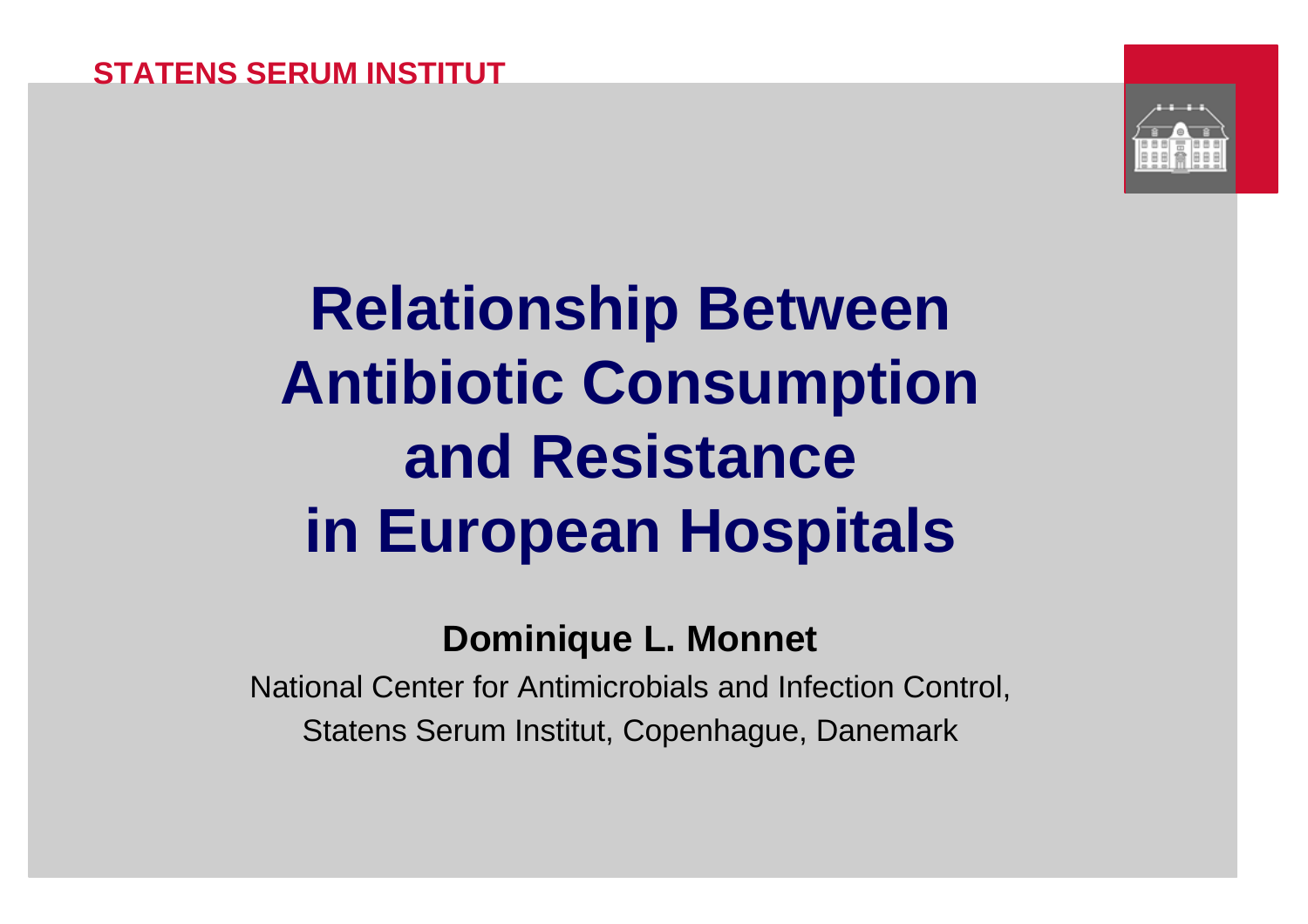#### **STATENS SERUM INSTITUT**

## **The World (of Antimicrobial Resistance) According to… Human Bacterial Pathogens and Their Habitat**





le **MOND**e de la **R**ésistance **I**ntrinsèque et **A**cquise aux **AN**tibiotiques ;-).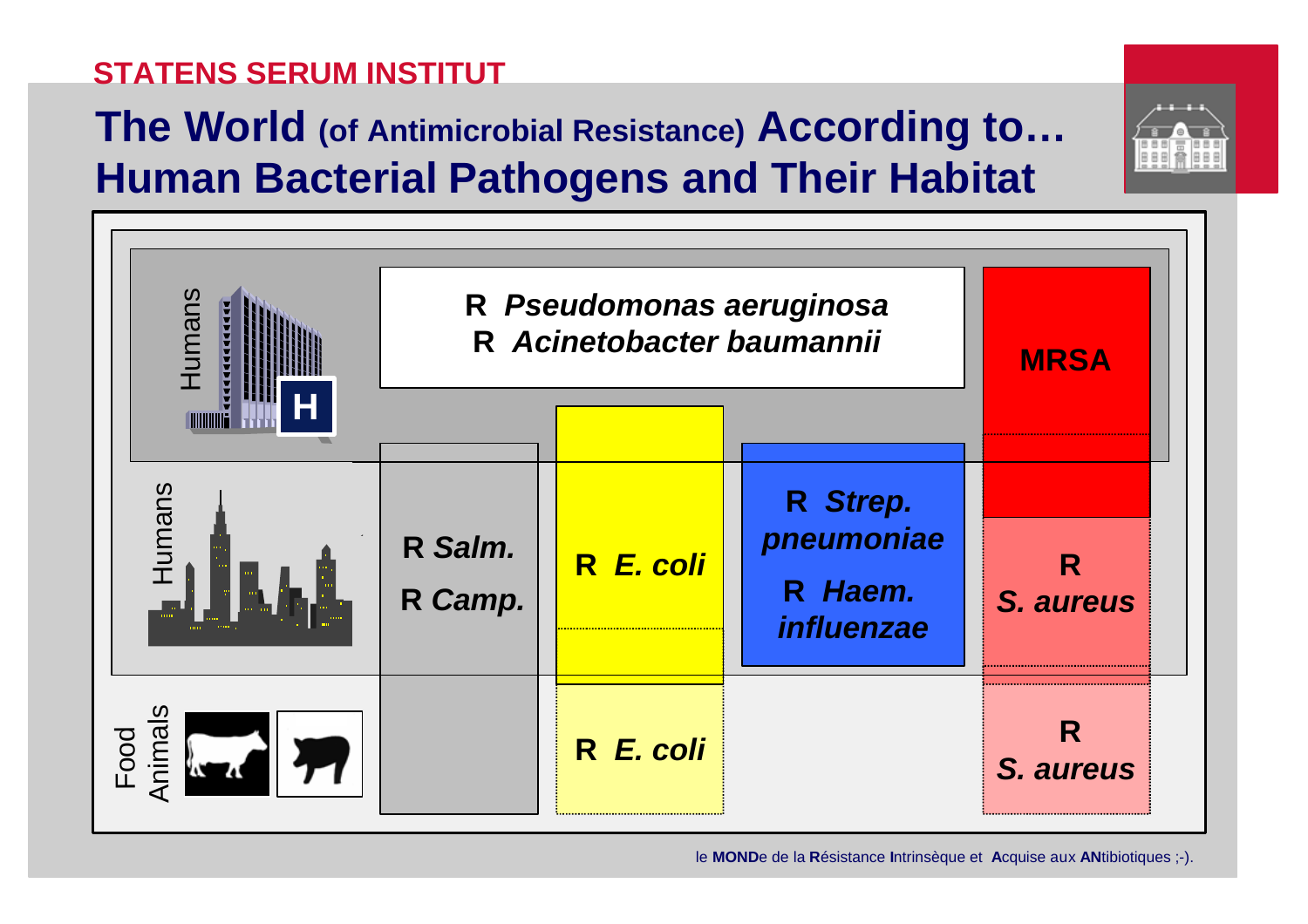

### **Antimicrobial Consumption and Resistance: Examples from ARPAC European Hospitals, 2001**



Source: ARPAC, 2004 (http://www.abdn.ac.uk/arpac/)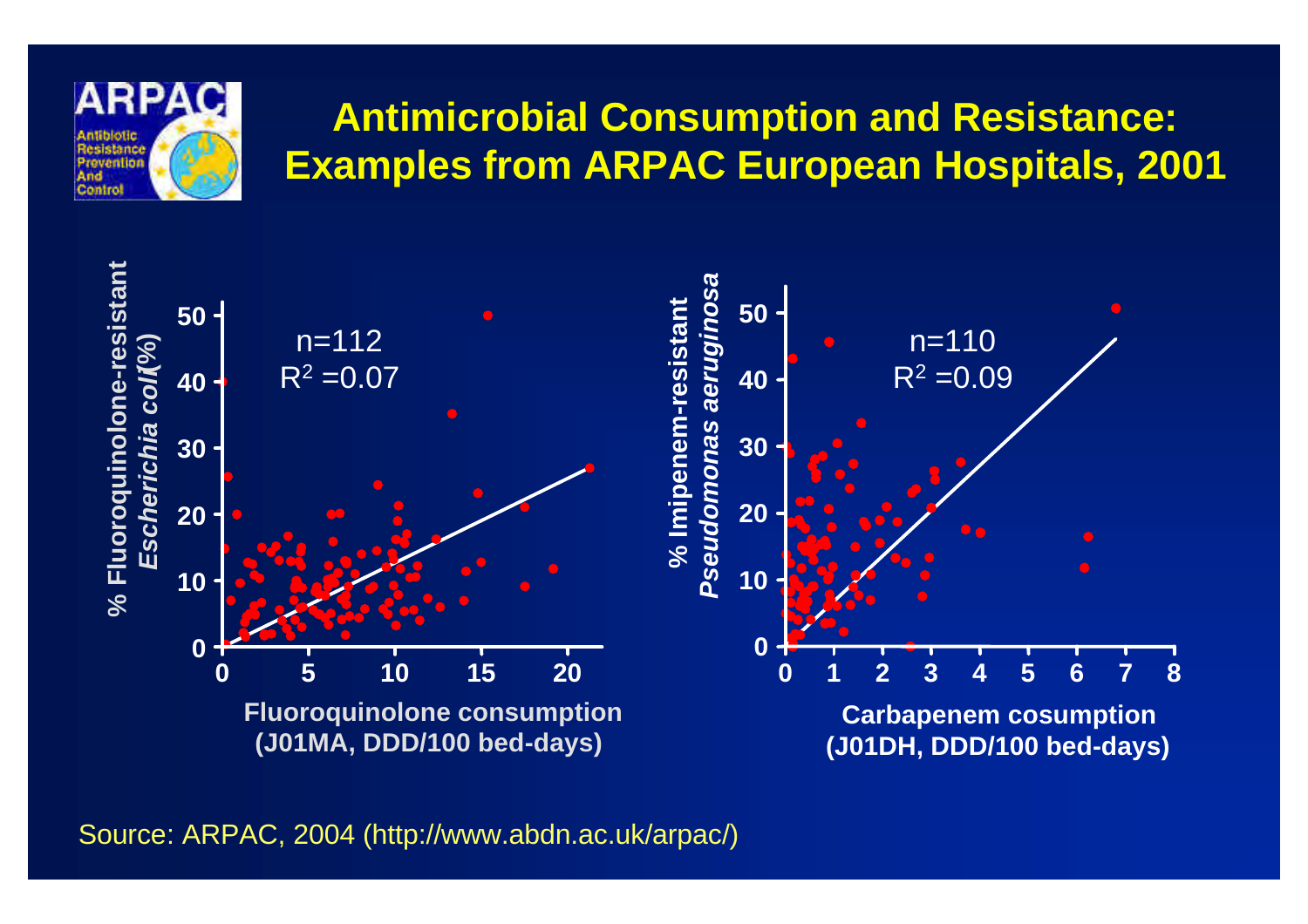## **Usefulness of Antimicrobial Resistance and Antimicrobial Use Data Comparison**



**Low antimicrobial use**

#### **Low level of resistance Relatively high antimicrobial** use

Possible area of improvement: detection of resistance in the laboratory Possible explanation: resistant bacteria has not been introduced in setting

Source : Int J Antimicrob Agents 2000;15:91-101 (adapted from CDC/NNIS/ICARE Phase 1).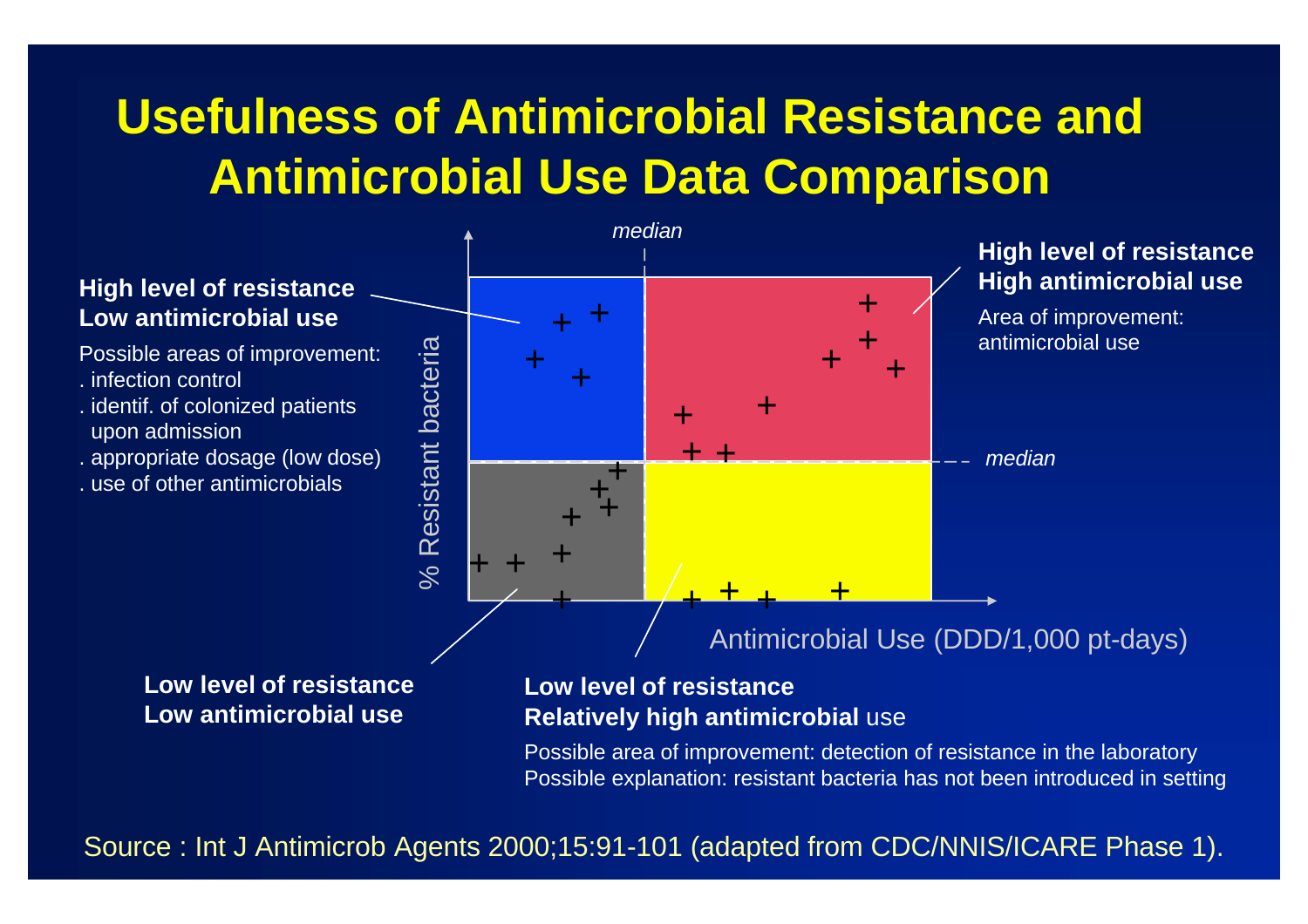### **Gentamicin Use and %Gentamicin-Resistant Gram-Neg. Bacilli Isolates, Brussels, 1979-1986**



Source: Goossens H, et al. Lancet 1986;2:804.

-resistant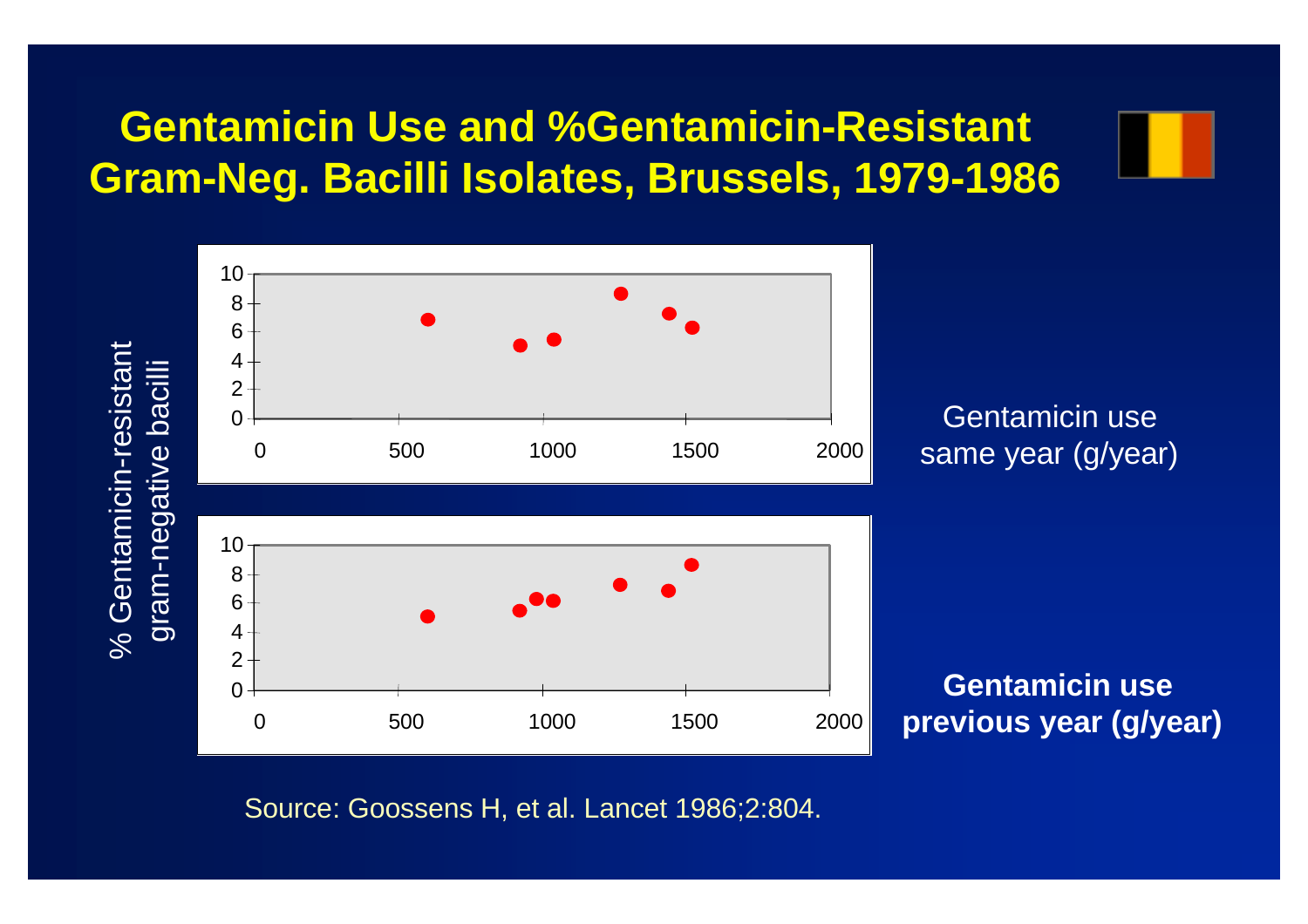#### **STATENS SERUM INSTITUT Percent Ceftazidime-Resistant/Intermediate Gram-Negative Bacilli and Hospital Ceftazidime Use, Hospital Vega Baja, Spain, 1991-1998**





Source: Monnet DL, et al. Clin Microbiol Infect 2001; 7(Suppl 5):29-36.

![](_page_5_Picture_4.jpeg)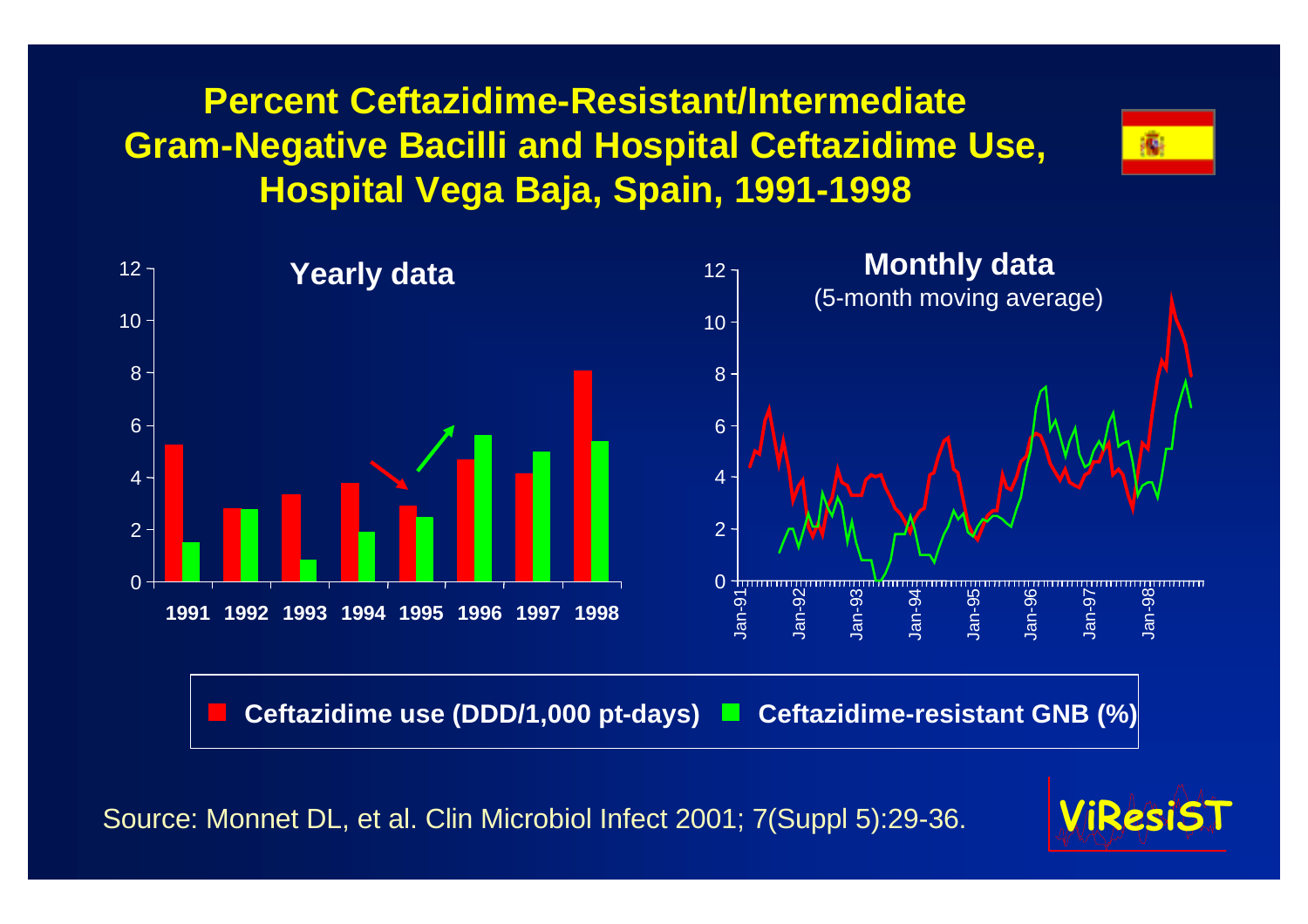#### **STATENS SERUM INSTITUT**

# **Examples of Time Series**

![](_page_6_Picture_2.jpeg)

![](_page_6_Figure_3.jpeg)

Crucle death rate for infectious diseases, USA, 1900-1996. Adapted from: Achievement in public health, 1900-1999; control of infectious diseases. MMMR Morb Mortal Wildy Rep 1999; #8, 621-29; and Armstrong GL. Conn LA, Pinner RW. Trends in infectious disease mortality in the United States during the 20th century, JAMA 1999; 281; 61-66.

#### Source: Aiello AE & Larson EL. Lancet Infect Dis 2002;2:103-10.

#### **Dow Jones Industrial Average**

![](_page_6_Figure_7.jpeg)

![](_page_6_Figure_8.jpeg)

Source: FT Investor Financial Times, 7/29/2002.

![](_page_6_Picture_10.jpeg)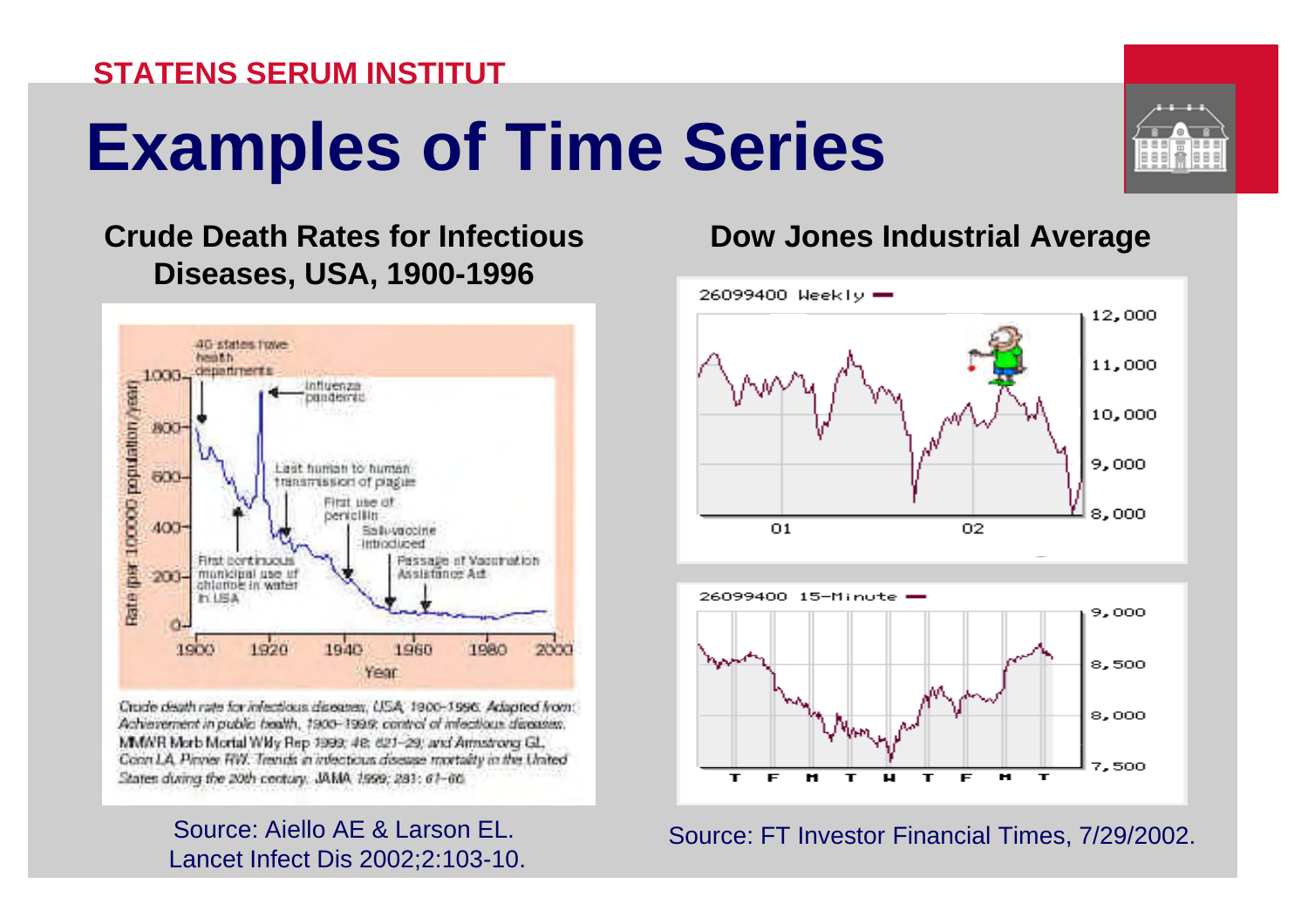# **Multivariate Time Series Analysis**

- **n** To assess relationships between a target (output) series and one or several explanatory (input) series
- **N** Various types of models: transfer function (TF), polynomial distributed lag (PDL), etc.
- **n** TF models: cross-correlation function (CCF) to identify time lags between series

Sources:

Helfenstein U. Stat Meth Med Res 1996;5:3-22. Haugh LD. J Am Stat Assoc 1976;71:378-385.

Pankratz A. *Forecasting with dynamic regression models.* New York, NY: Wiley, 1991.

![](_page_7_Picture_8.jpeg)

![](_page_7_Figure_9.jpeg)

![](_page_7_Picture_10.jpeg)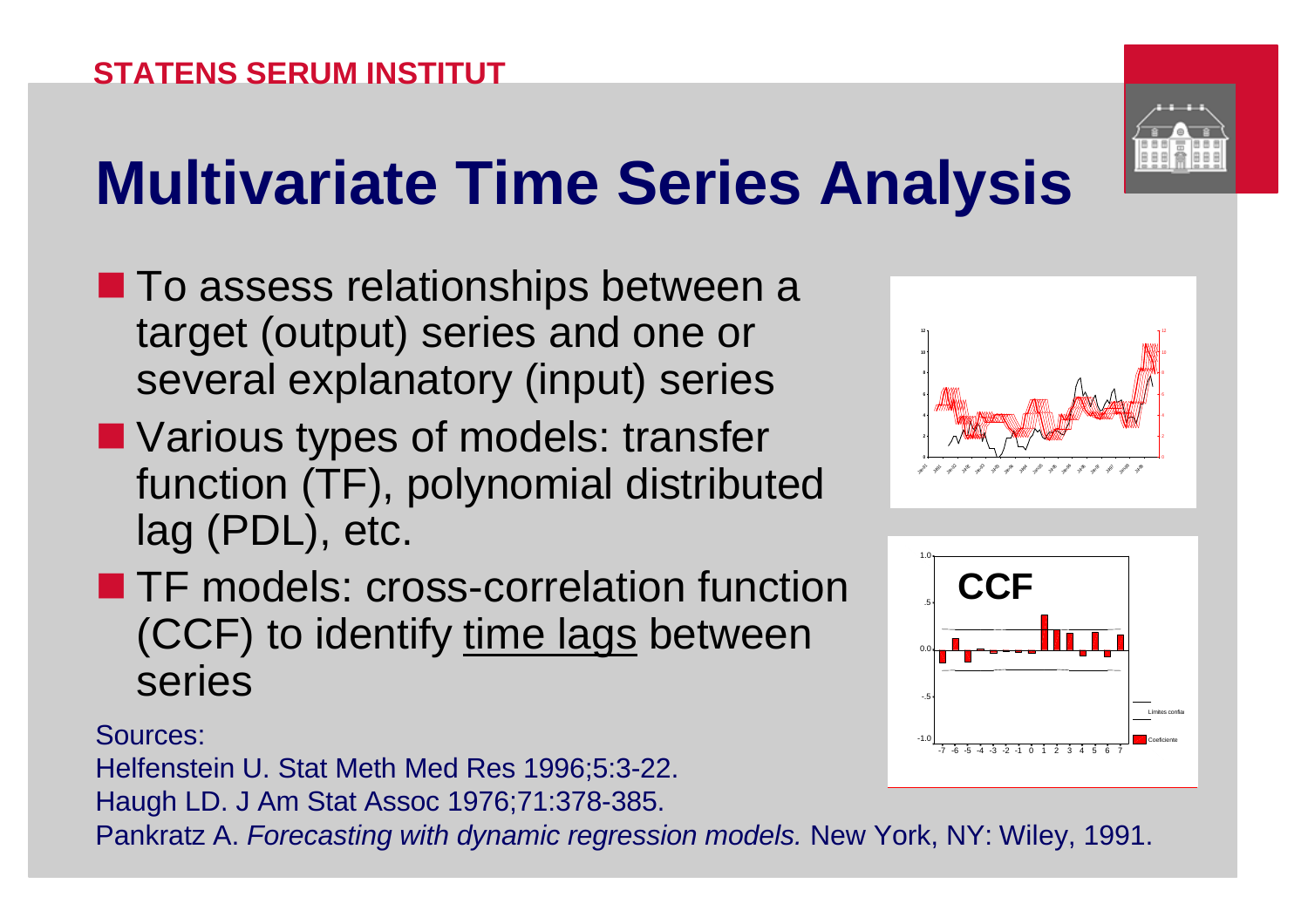**Transfer Function Model for Percent Ceftazidime-Resistant/Intermediate Gram-Negative Bacilli Series** (taking into account hospital ceftazidime use)

|                        |          |      | <b>Parameter (SE) T-ratio P-value</b> | Term  |
|------------------------|----------|------|---------------------------------------|-------|
| $R^2 = 0.44$           | 0.078    | 1.78 | Constant 1.354 (0.760)                |       |
|                        | < 0.001  | 3.68 | 0.352(0.096)                          | AR3   |
| <b>Ceftazidime Use</b> | < 0.01   | 2.72 | 0.265(0.098)                          | AR5   |
| <b>1 month before</b>  | < 0.0001 | 4.34 | 0.420(0.096)                          | ULAG1 |

**Average delay = 1 month +1 DDD/1,000 patient-days = 6.5 days of treatment**  $\rightarrow$  **+0.42 %R e.g. from R = 5%**  $\rightarrow$  **R = 5.42 %** 

Source : López-Lozano JM, et al. Int J Antimicrob Agents 2000;14:21-30.

![](_page_8_Picture_4.jpeg)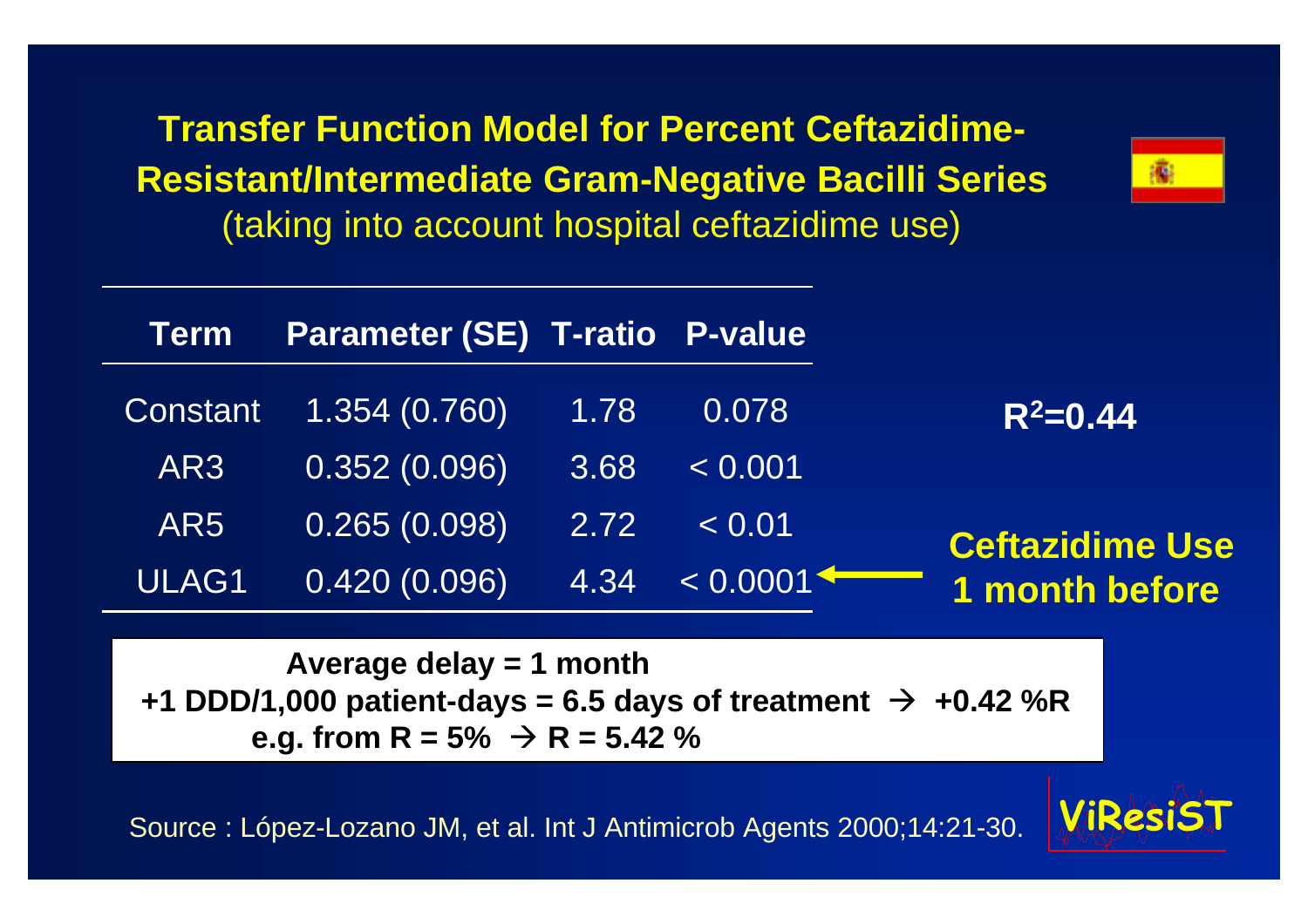### **5-Month Moving Average Percent Amikacin-Resistant/Intermediate** *P. aeruginosa* **and Hospital Antimicrobial Use, Hospital Vega Baja, Spain, 1991-1999**

![](_page_9_Figure_1.jpeg)

Source : Monnet DL, et al. Clin Microbiol Infect 2001; 7(Suppl 5):29-36.

![](_page_9_Picture_3.jpeg)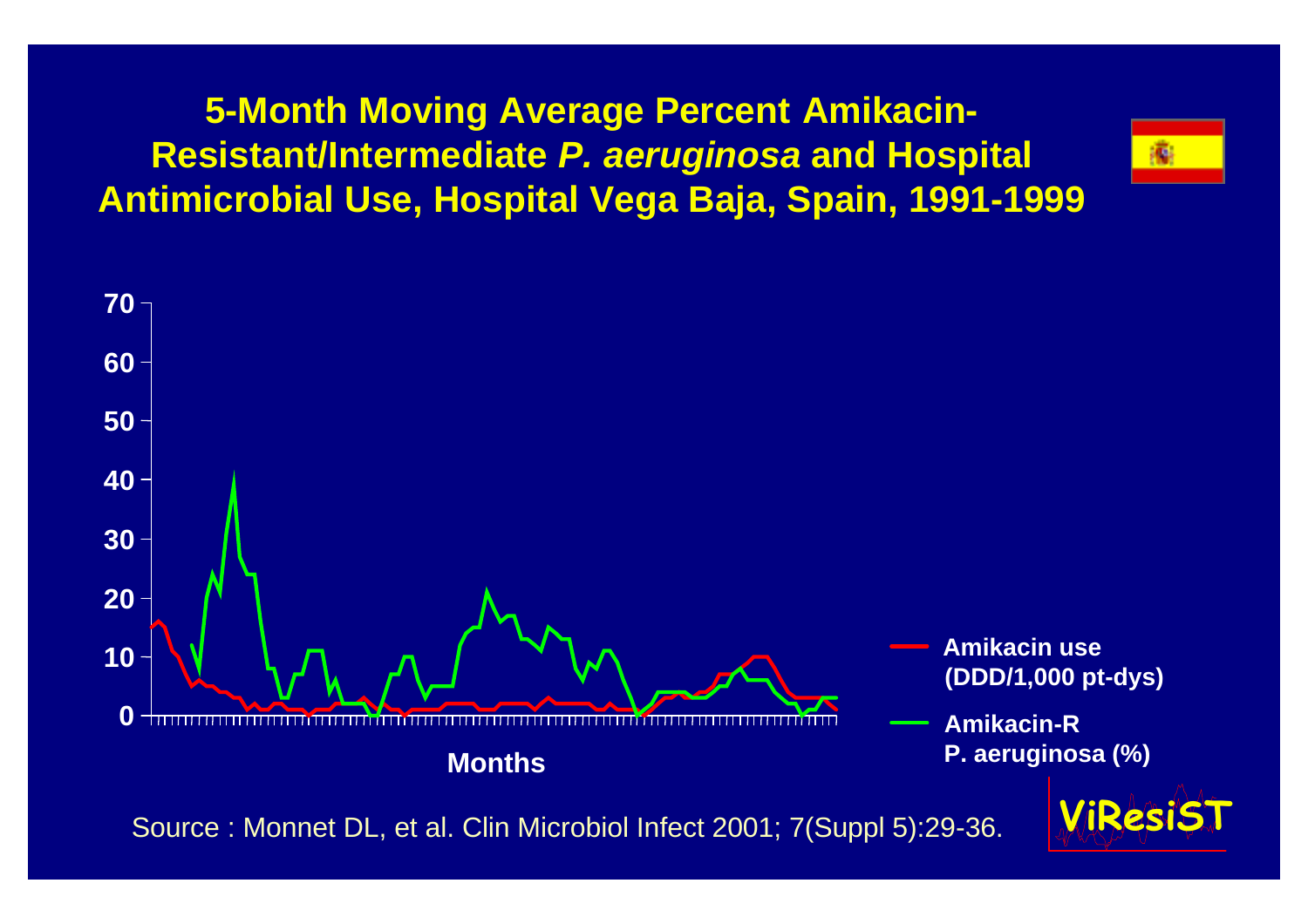### **5-Month Moving Average Percent Amikacin-Resistant/Intermediate** *P. aeruginosa* **and Hospital Antimicrobial Use, Hospital Vega Baja, Spain, 1991-1999**

![](_page_10_Picture_1.jpeg)

![](_page_10_Figure_2.jpeg)

![](_page_10_Picture_3.jpeg)

Source : Monnet DL, et al. Clin Microbiol Infect 2001; 7(Suppl 5):29-36.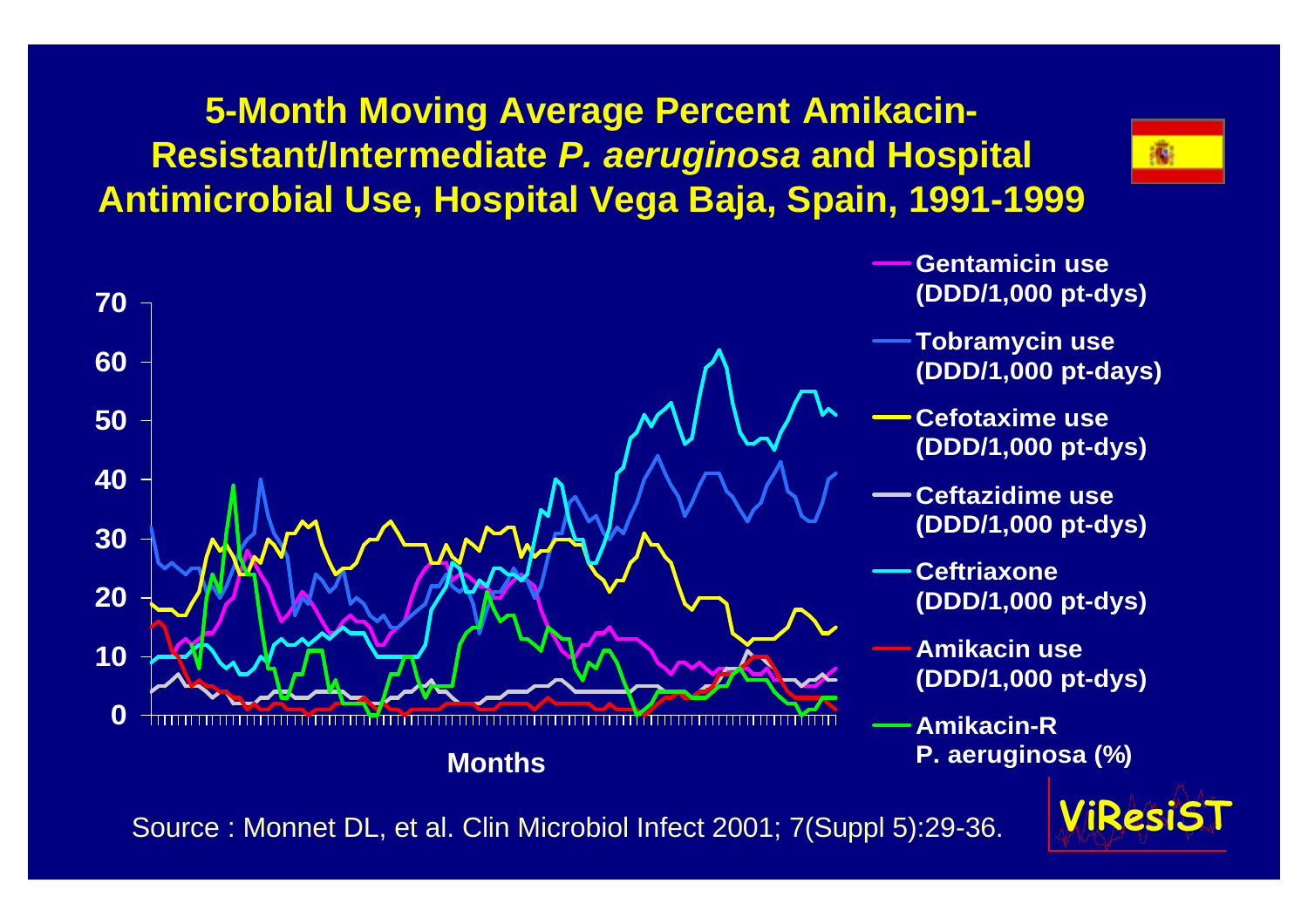**Transfer Function Model for Percent Amikacin-Resistant** *Pseudomonas aeruginosa* **Series** (taking into account aminoglycoside and 3rd-generation cephalosporin use)

![](_page_11_Picture_1.jpeg)

Source : Monnet DL, et al. Clin Microbiol Infect 2001; 7(Suppl 5):29-36.

![](_page_11_Picture_3.jpeg)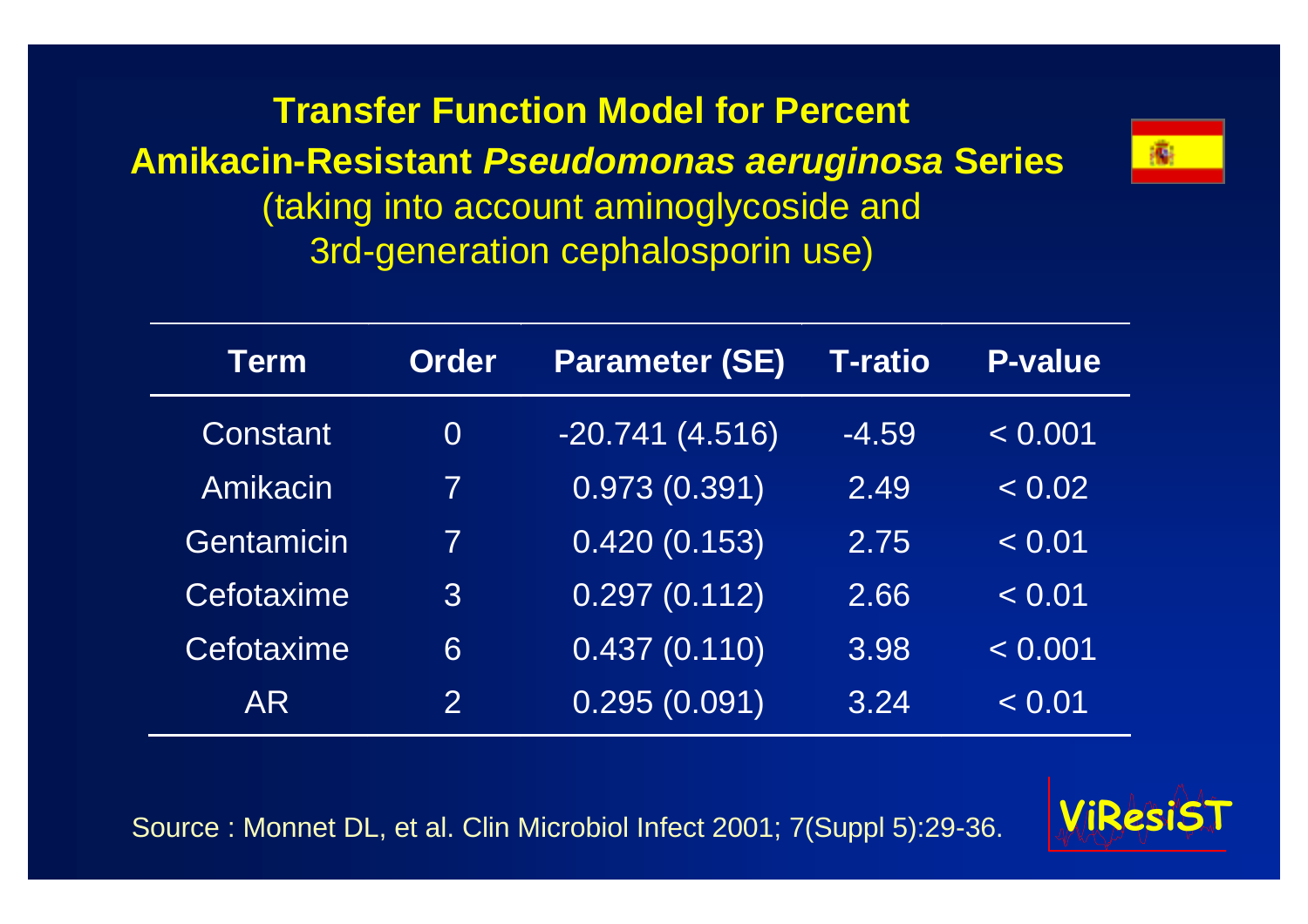**Co-Resistances in Amikacin-Resistant/Intermediate and Susceptible** *Pseudomonas aeruginosa* **Isolates, Hospital Vega Baja, Spain, 1991-1999**

![](_page_12_Picture_1.jpeg)

| Co-resistance    | Amikacin-R/I<br>no. (%) | <b>Amikacin-S</b><br>no. (%) | <b>RR</b> | P-value     |
|------------------|-------------------------|------------------------------|-----------|-------------|
| Gentamicin-R/I   | 78 (97.5)               | 177(17.5)                    | 128.0     | < 0.0000001 |
| Cefotaxime-R/I   | 73 (91.3)               | 840 (83.0)                   | $\equiv$  | NS          |
| Ceftriaxone-R/I* | 40 (81.6)               | 361 (74.7)                   | $\sim$    | NS          |
| Tobramycin-R/I   | 34(42.5)                | 18(1.8)                      | 14.8      | < 0.0000001 |
| Ceftazidime-R/I  | 15 (18.8)               | 37(3.7)                      | 4.6       | < 0.0000001 |

\* only 55.3% of isolates were tested for susceptibility to ceftriaxone

![](_page_12_Picture_4.jpeg)

Source: Monnet DL, et al. Clin Microbiol Infect 2001; 7(Suppl 5):29-36.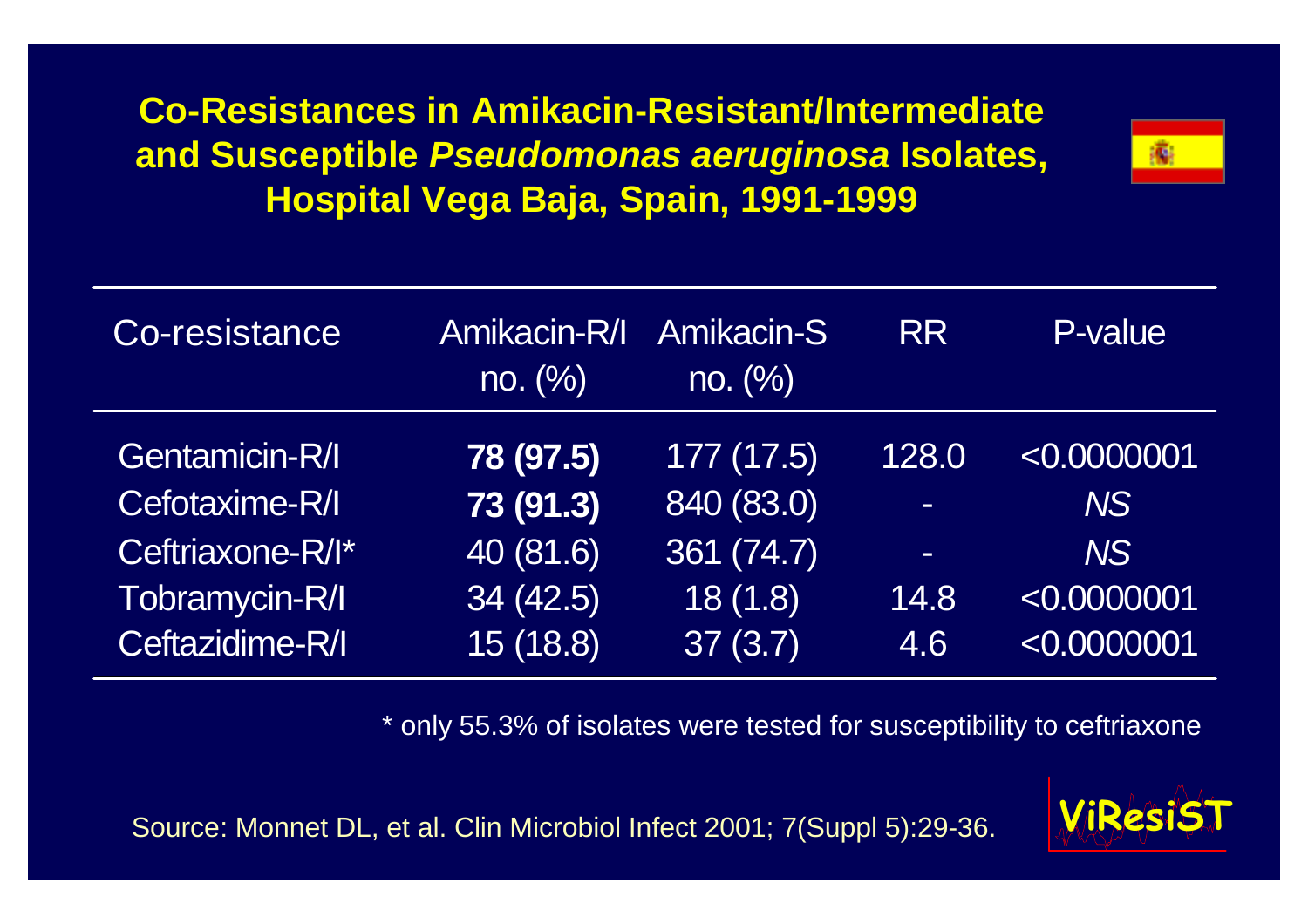#### **STATENS SERUM INSTITUT %MRSA and Monthly Use of Macrolides, Third-Generation Cephalosporins and Fluoroquinolones, Aberdeen Royal Infirmary, 01/1996-12/2001**

![](_page_13_Picture_1.jpeg)

![](_page_13_Figure_2.jpeg)

| <b>Explaining variable</b><br>for monthly %MRSA | Lag (months) | <b>Estimated</b><br>coefficient |  |  |  |  |
|-------------------------------------------------|--------------|---------------------------------|--|--|--|--|
| %MRSA                                           | 1            | 0.420                           |  |  |  |  |
| Macrolide use                                   | 1,2,3        | 0.165                           |  |  |  |  |
| Third-generation<br>cephalosporin use           | 4,5,6,7      | 0.290                           |  |  |  |  |
| Fluoroquinolone use                             | 4,5          | 0.255                           |  |  |  |  |
| Constant                                        |              | - 36.7                          |  |  |  |  |
| $R^2 = 0.902$                                   |              |                                 |  |  |  |  |

Source: Monnet DL, et al. Emerg Infect Dis 2004;10:1432-1441.

![](_page_13_Picture_5.jpeg)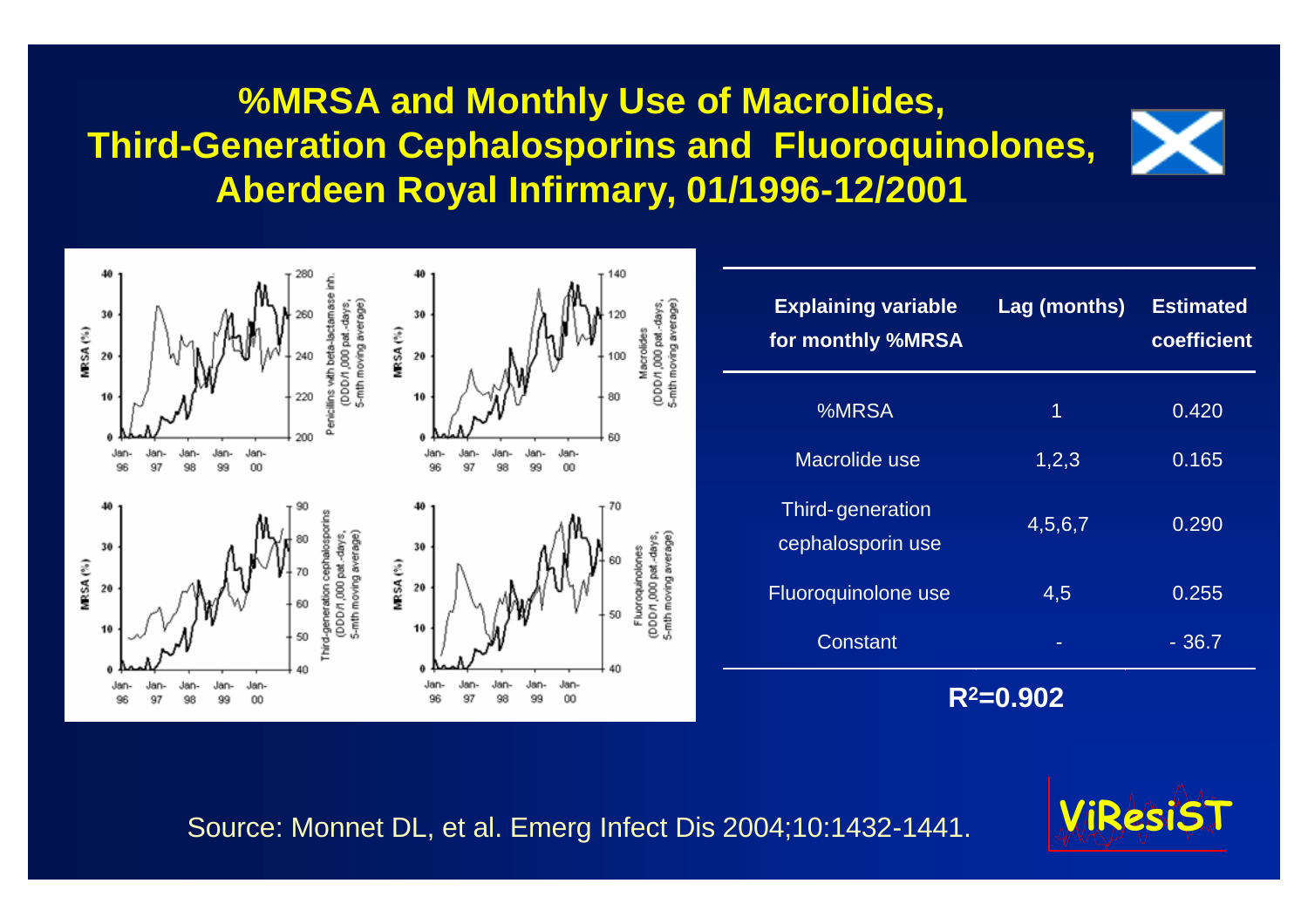**5-Month Moving Average Percent Imipenem-Resistant/Intermediate** *P. aeruginosa* **and Hospital Imipenem Use, Hospital Vega Baja, Spain, 1991-1999**

![](_page_14_Figure_1.jpeg)

![](_page_14_Picture_3.jpeg)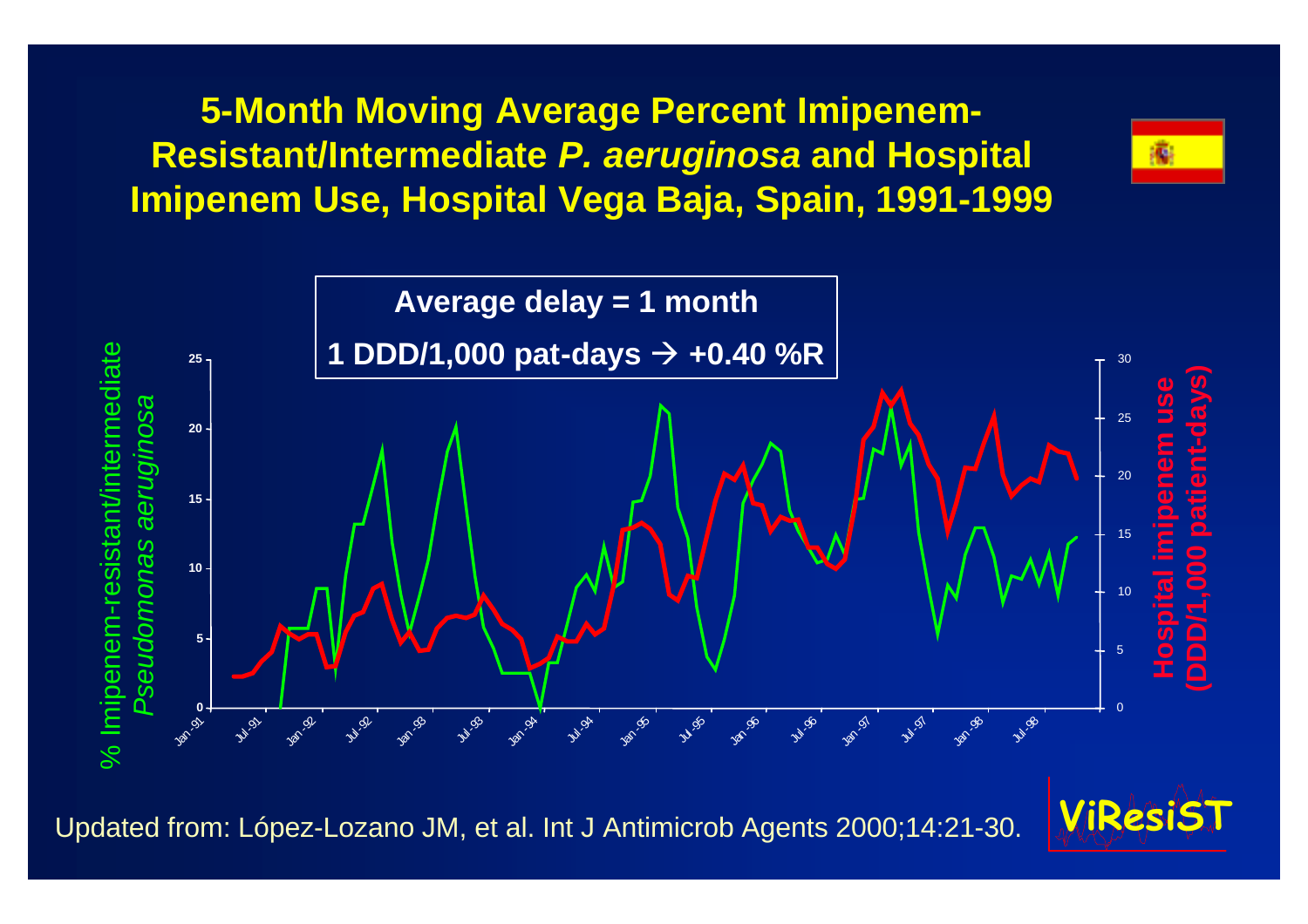## **STATENS SERUM INSTITUT %Carbapenem-Resistant** *Pseudomonas aeruginosa* **and Carbapenem Use in 4 Hospitals, 1996-2003**

![](_page_15_Figure_1.jpeg)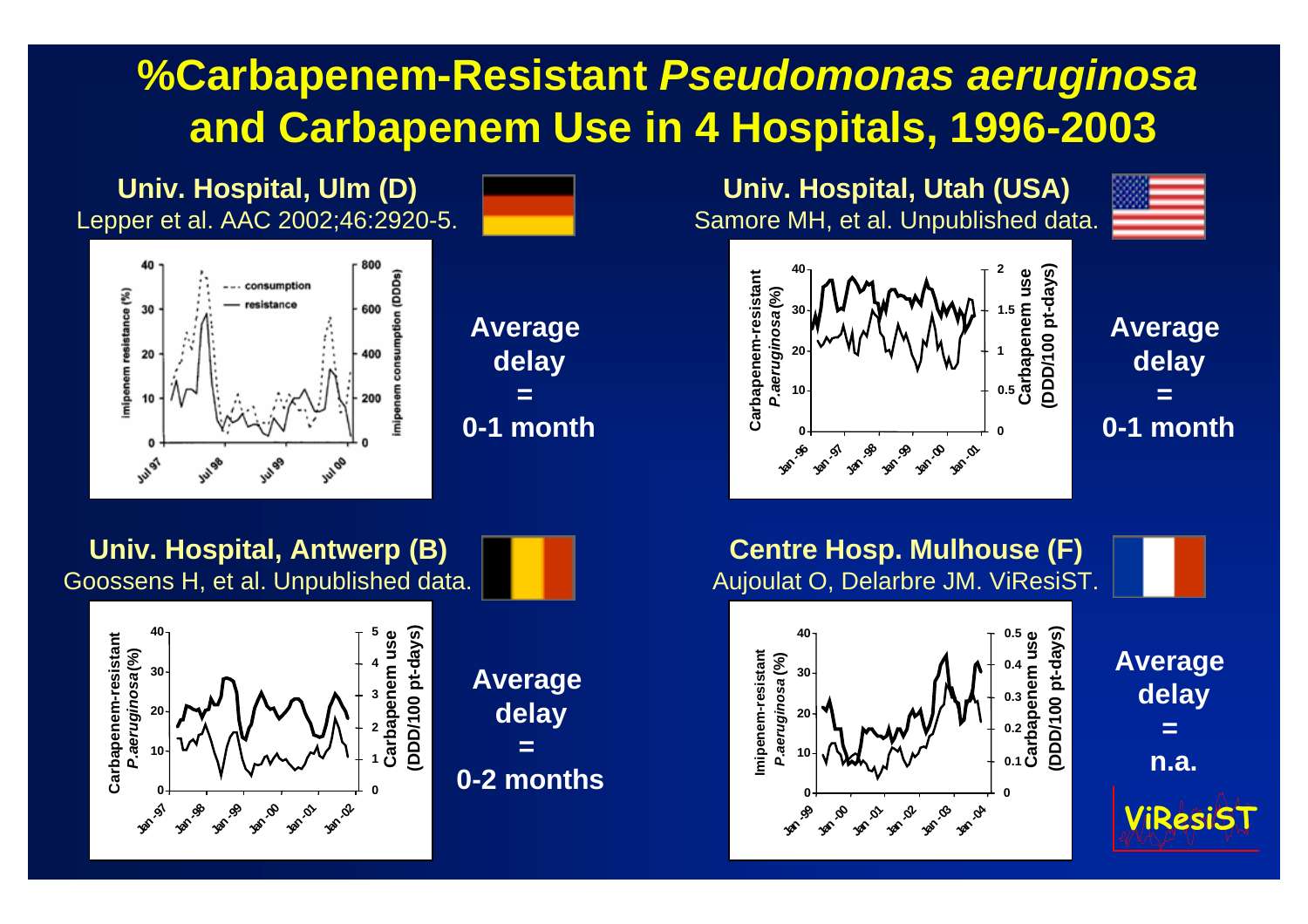#### **STATENS SERUM INSTITUT**

# **ACR Chart**

ACR Chart File Variables Microorganism: Ceftazidime-Resistant Pseudomonas aeruginosa Consumption: Third-generation cephalosporins (J01DD) Antimicrobial resistant microorganism  $\frac{12}{20}$  0.75<br>  $\frac{1}{20}$  0.50<br>  $\frac{1}{20}$  0.50  $27.5$ Ceftazidme-Resistant Pseudomonas aeruginosa  $250$  $\left| \cdot \right|$ Gentamicin-Resistant Enterococcus sp. 22.5 칀 p ar  $\frac{a}{b}$  $6.25$ Teicoplanin-Resistant coagulase-negative staphylococci  $\overline{8}$  0.00 Antimicrobial Resistan Corofloxacin-Resistant Escherichia coll  $20.0$ Vancomycin-Resistant Enterococcus sp. Amoxicilin-Resistant Enterococcus sp. Antimicrobial Consumption<br>Consumption<br>Consumers of Consumption Ceftazidine-Resistant Escherichia coli  $17.5$ Poeracilin-tazobactam-Resistant Acinetobacter baumanni Oxacilin-Resistant Staphylococcus aureus Ciprofloxacin-Resistant Pseudomonas aeruginosa  $15.0$ Ceftazidine-Resistant Pseudomonas aeruginosa Impenem-Resistant Acinetobacter baumanni Ceftazidine-Resistant Klebsiela pneumoniae  $12.5$ Ceftazidine-Resistant Enterobacter cloacae  $\overline{\phantom{a}}$ 10.0 Jan-1999 Jan-2000 Jan-2001 Jan-2002 Jan-2003 Jan-2004 Antimicrobial consumption - Smaathed - Third-generation cephalosparins (JO1DD) Third-generation cephalosporins (30 IDD) 피치 Cephalosporms - Total (J01DB+DC+DD+DE) Macroldes, Incosamides and streptogramms (JO1F) Monobactams (J01DF) Antibacterials for systemic use - Total (J01) Aminoglycoside antibacterials (J01G) Third-generation cephalosporms (J01DD Carbapenems (J01DH) Penicilins (J01C) Pens. - beta-lactamase inhibitors, without anti-pseudomonal activi Pens, ext. spectr., without anti-pseudomonal activity Options  $\cdot$ × Raw IV Smoothed Antimorobial-resistant microorganis V Auto-Range Save Graph Free Grad F Raw IV Smoothed Get Chart! Antimicrobial consumption

Source: Muller A, et al. (available free-of-charge, September 2005)

 $-10x$ 

![](_page_16_Picture_5.jpeg)

![](_page_16_Picture_6.jpeg)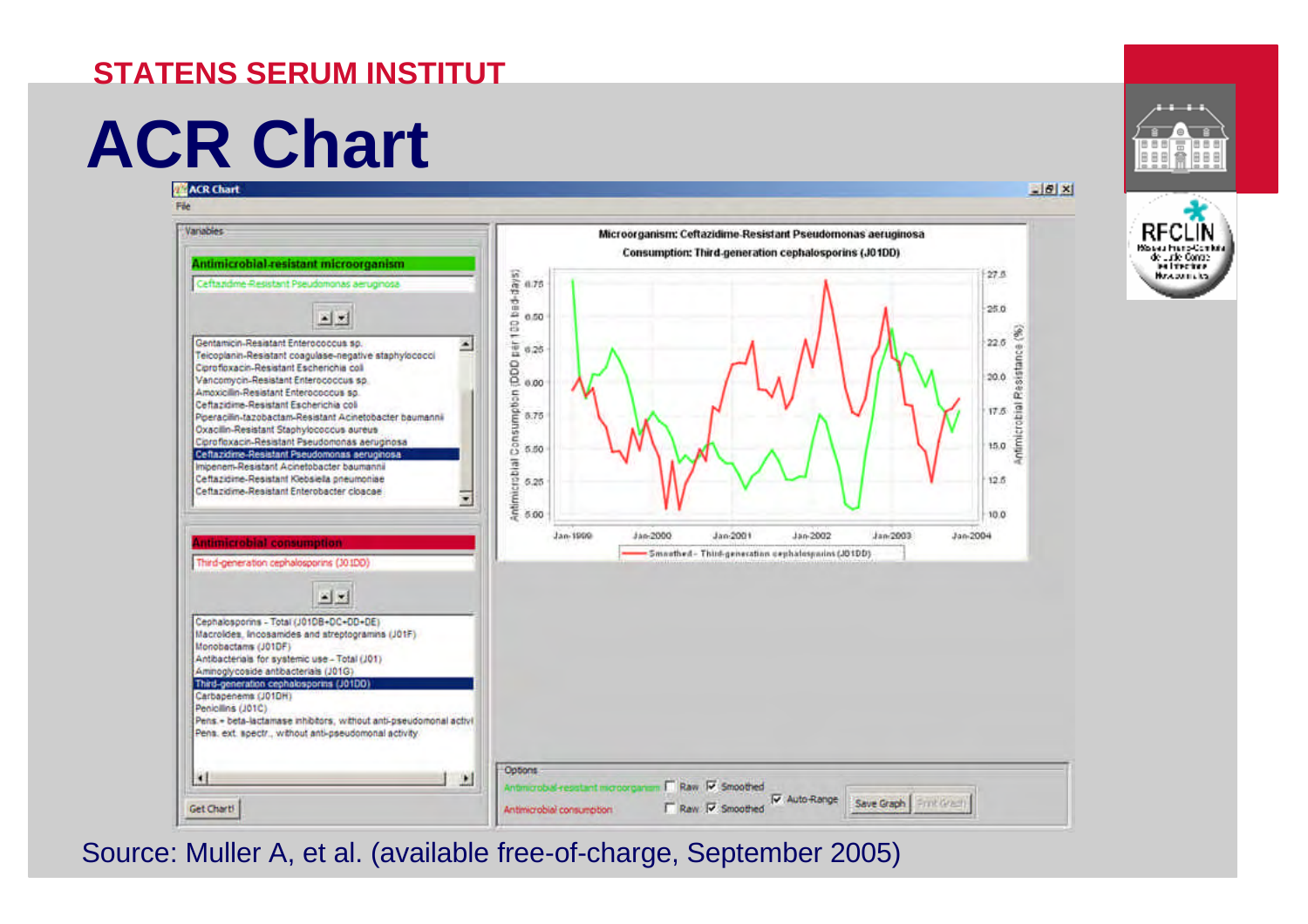## **Effects of reduction of quinolone use on antibiotic susceptibility in** *P. aeruginosa***, Pittsburgh (PA), 2001-2004**

![](_page_17_Picture_1.jpeg)

![](_page_17_Figure_2.jpeg)

Source: Paterson DL, et al. 44th ICAAC, Washington (DC), 30-10/2-11-2004, abstr. K-347.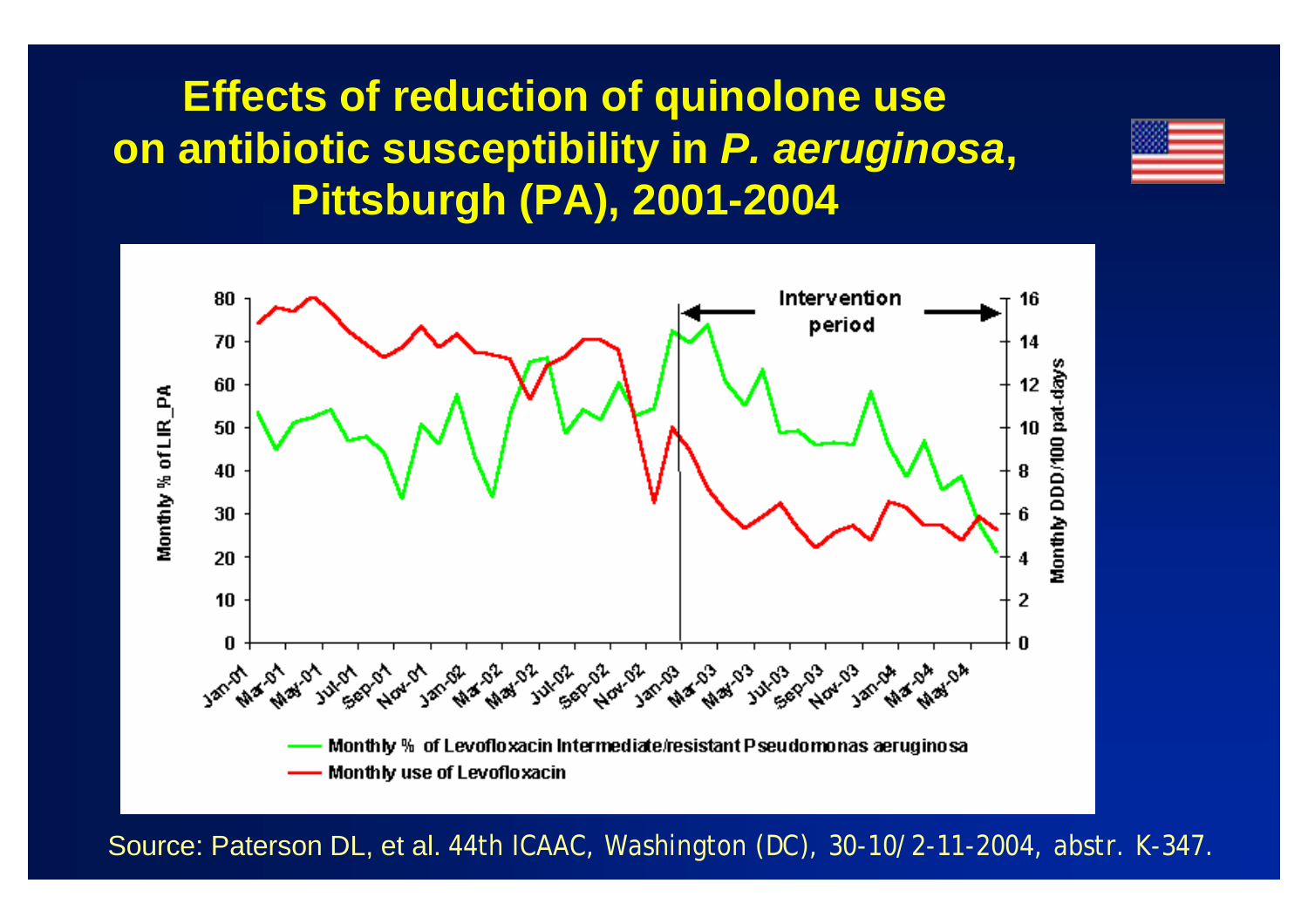## **Effect of Restricting Fluoroquinolones, ICU, Saint-Etienne (F), 2000-2002**

![](_page_18_Figure_1.jpeg)

Source: Aubert G, et al. J Hosp Infect 2005;59:83-89.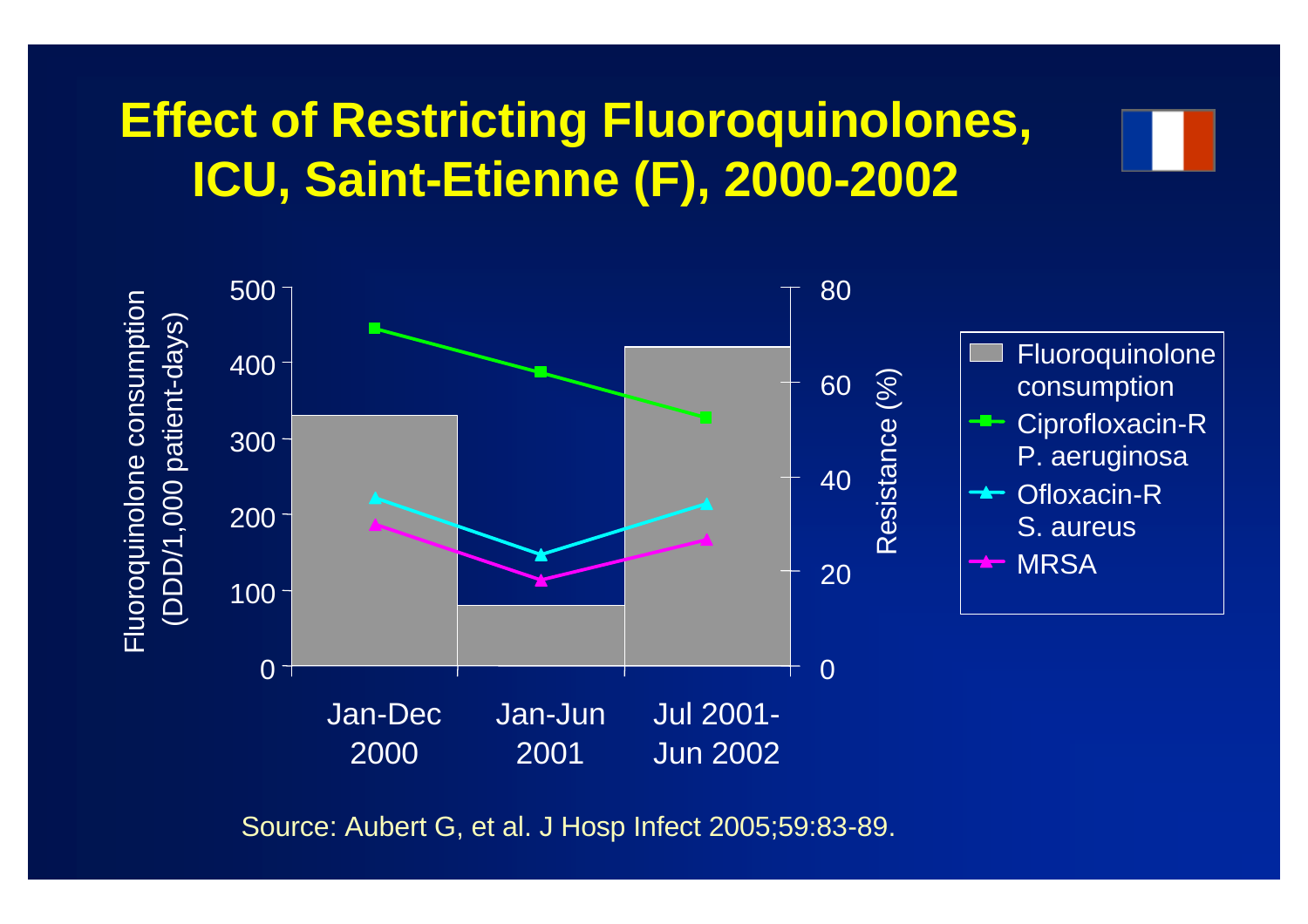### **Antibiotic Rotation and Development of Gram-Negative Antibiotic Resistance, Surgical ICU, Utrecht (NL), 2001-2002**

![](_page_19_Figure_1.jpeg)

Source: van Loon HJ, et al. AJRCCM, in press (published online, October 29, 2004).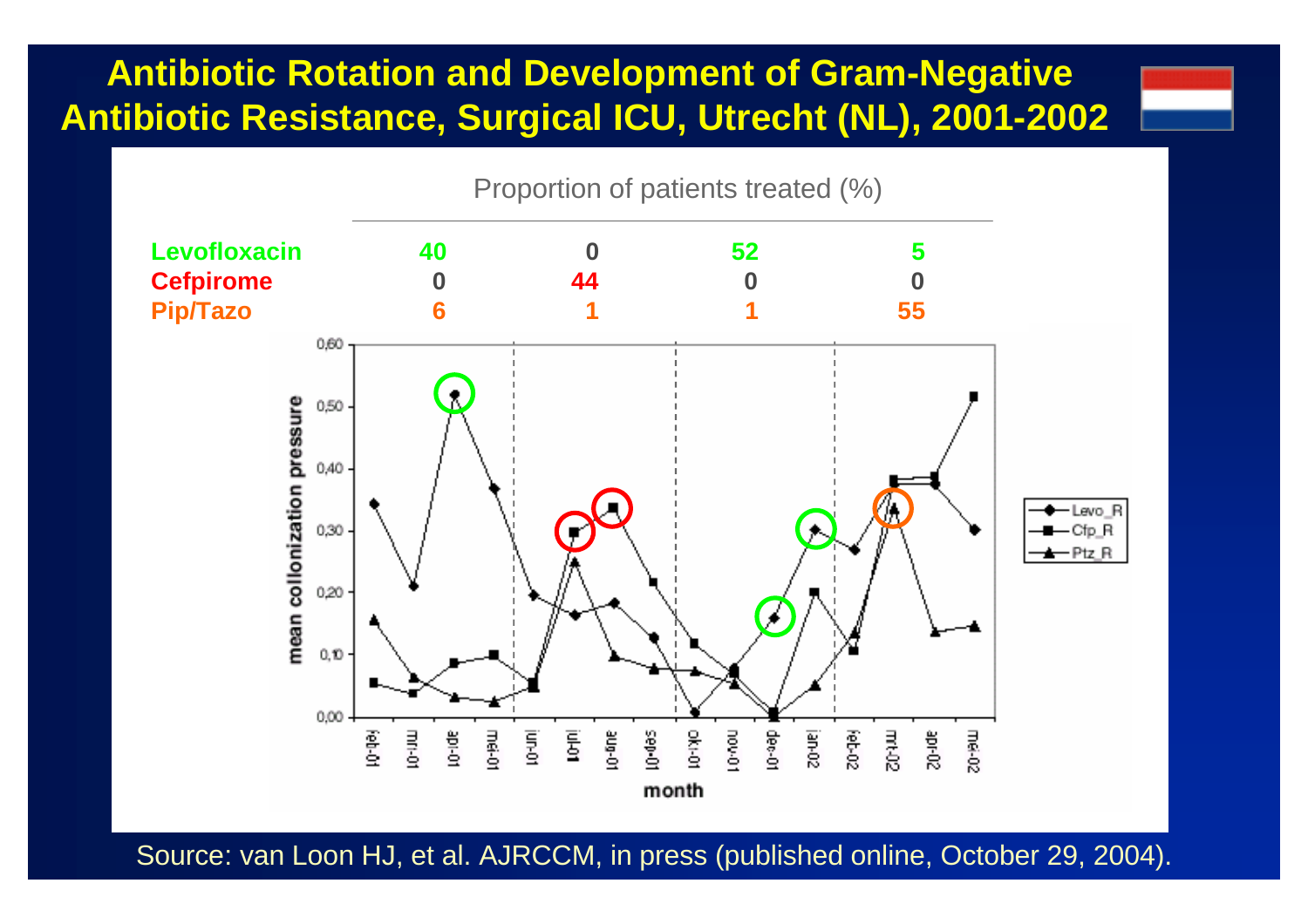## **Effect of Cycle Length**

![](_page_20_Figure_1.jpeg)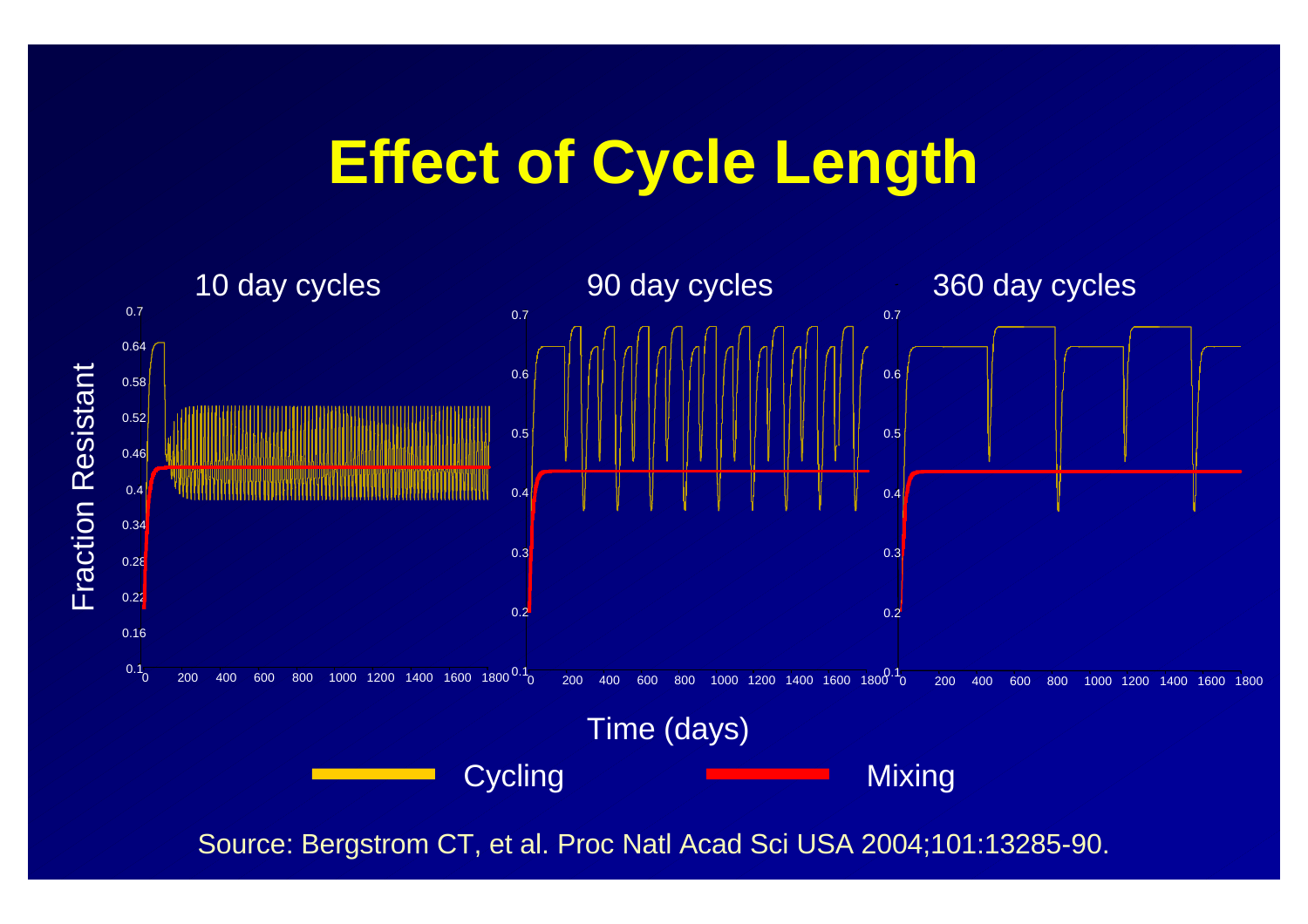## **Areas for Future Research**

![](_page_21_Figure_2.jpeg)

- Adequation between studies at patient level and time series analyses?
- Are these relationships found in every hospital?
- **nMore on the effect of interventions aiming at** rationalizing antimicrobial prescriptions
- $\blacksquare$  Short cycling vs. optimal mixing of prescriptions
- **nMRSA vs. antimicrobial consumption**
- **n**Outbreaks vs. endemic situations
- **n**Interaction between infection control and antimicrobial consumption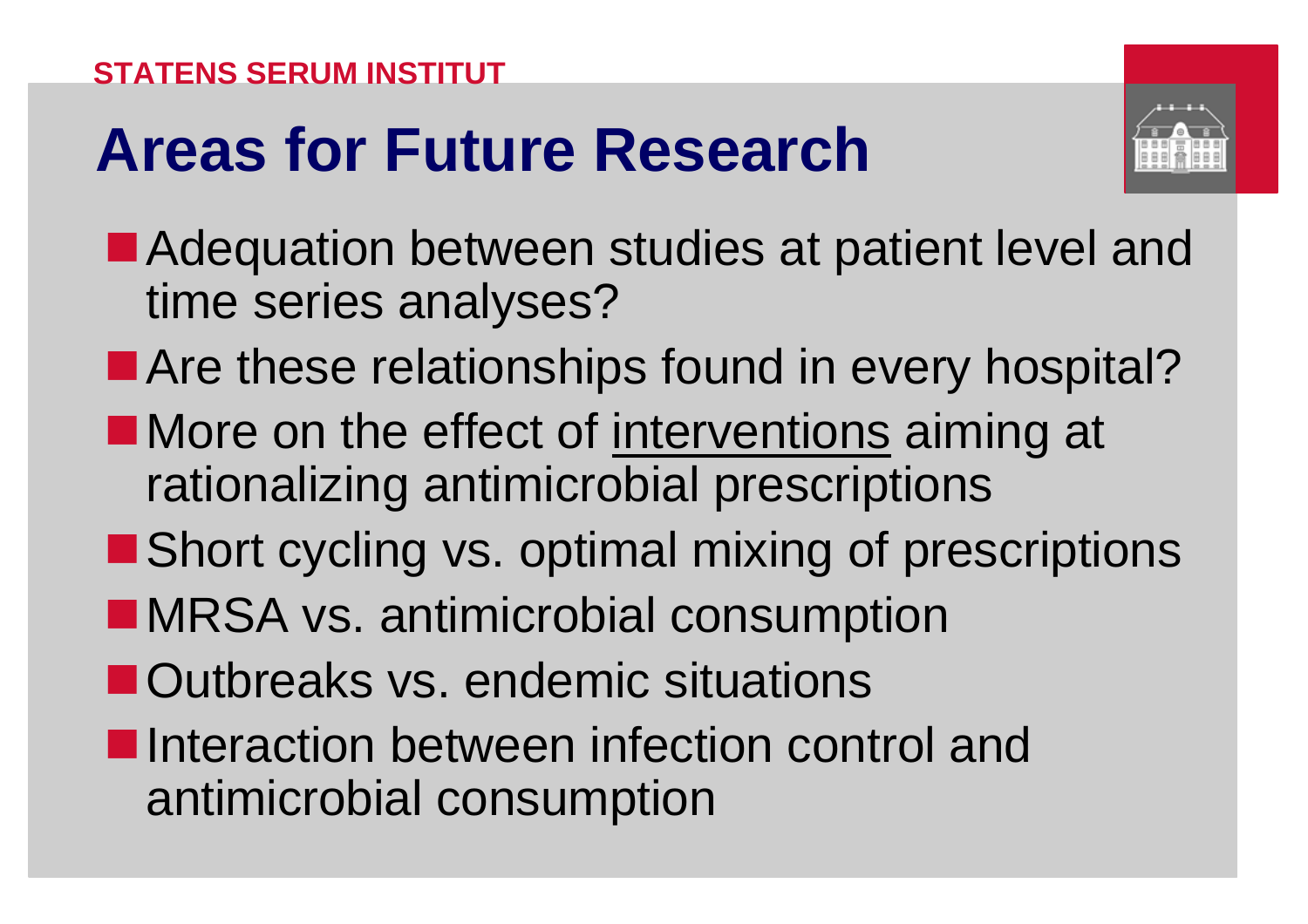![](_page_22_Figure_0.jpeg)

### **Pan-Resistant Gram-Negative Bacilli**

• ICU, Henry Dunant Hosp., Athens, Greece, 2001-2004 Falagas ME, et al. BMC Infect Dis 2005;5:24.

![](_page_22_Figure_3.jpeg)

**• Hosp. Clinico San Carlos, Madrid, 08/2003-08/2004:** >20 pts with carbapenem-R, colistin-R *P. aeruginosa* Sánchez A, et al. Rev Esp Quimioterap 2004;17:336-40.